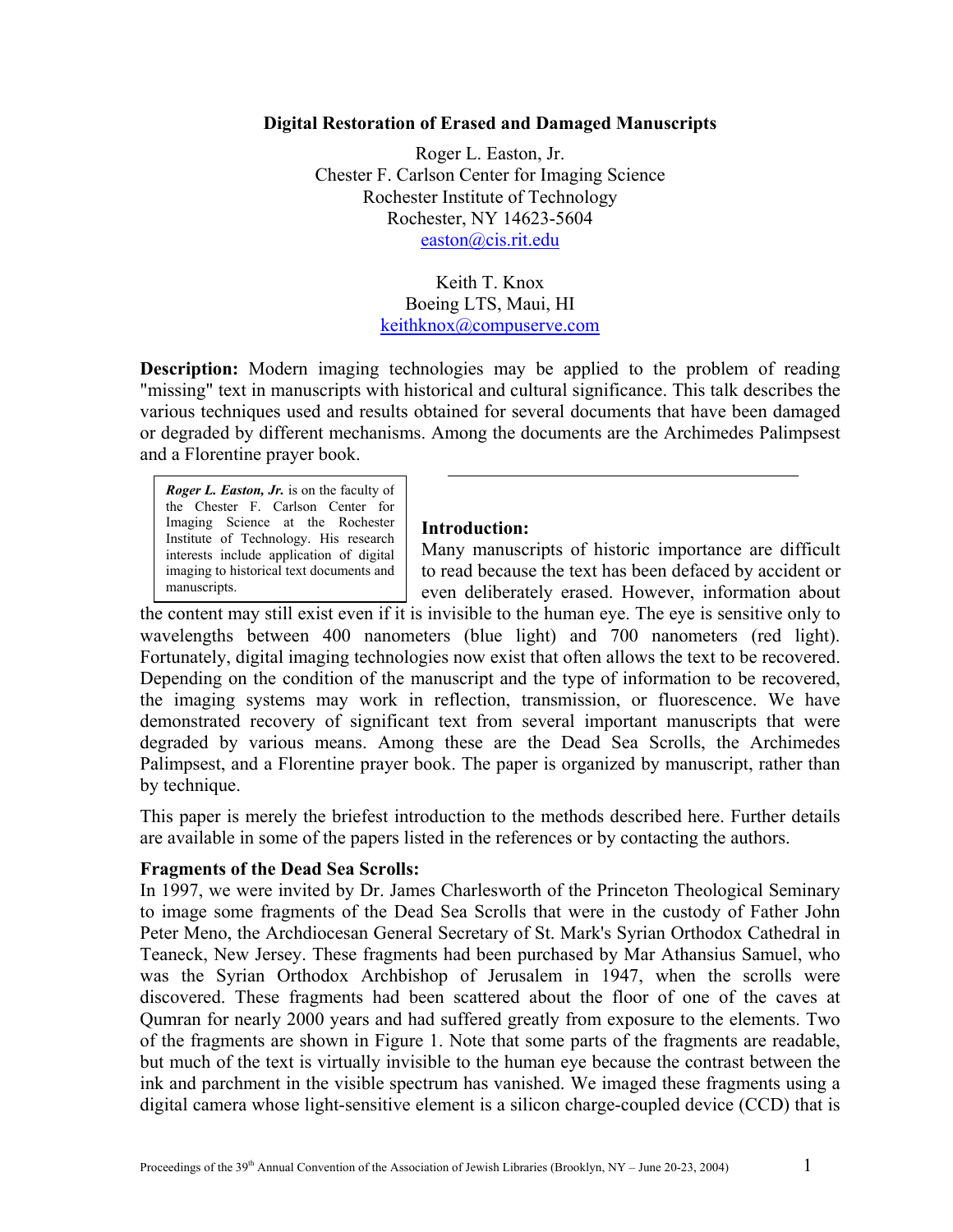sensitive to wavelengths from about 300 nanometers to 1000 nanometers (one micrometer, also called one "micron") under illumination from a "broadband" tungsten incandescent light source. The range of recorded wavelengths was limited to approximately 850 nanometers to 950 nanometers by an infrared-transmitting filter. The contrast of the text is much enhanced, as shown by the images in Figure  $2^{1,2}$ .



Figure 1: Appearance of two fragments of the Dead Sea Scrolls under visible illumination, showing the significant degradation in the contrast between the text and parchment over much of the area.



Figure 2: Appearance of the fragments in the near infrared region of the spectrum, showing that virtually all of the text is now readable..

Professor George Brooke of Manchester University in the United Kingdom reconstructed the original text from the digital images and identified the writings as a previously unknown hymn for a harvest festival.

### **Archimedes Palimpsest:**

Archimedes was one of the greatest mathematicians, scientists, and engineers of pre-Renaissance times. He left a legacy of inventions, observations, and mathematical proofs that are used to this day. Our knowledge of Archimedes' work is indirect; his words and diagrams have been passed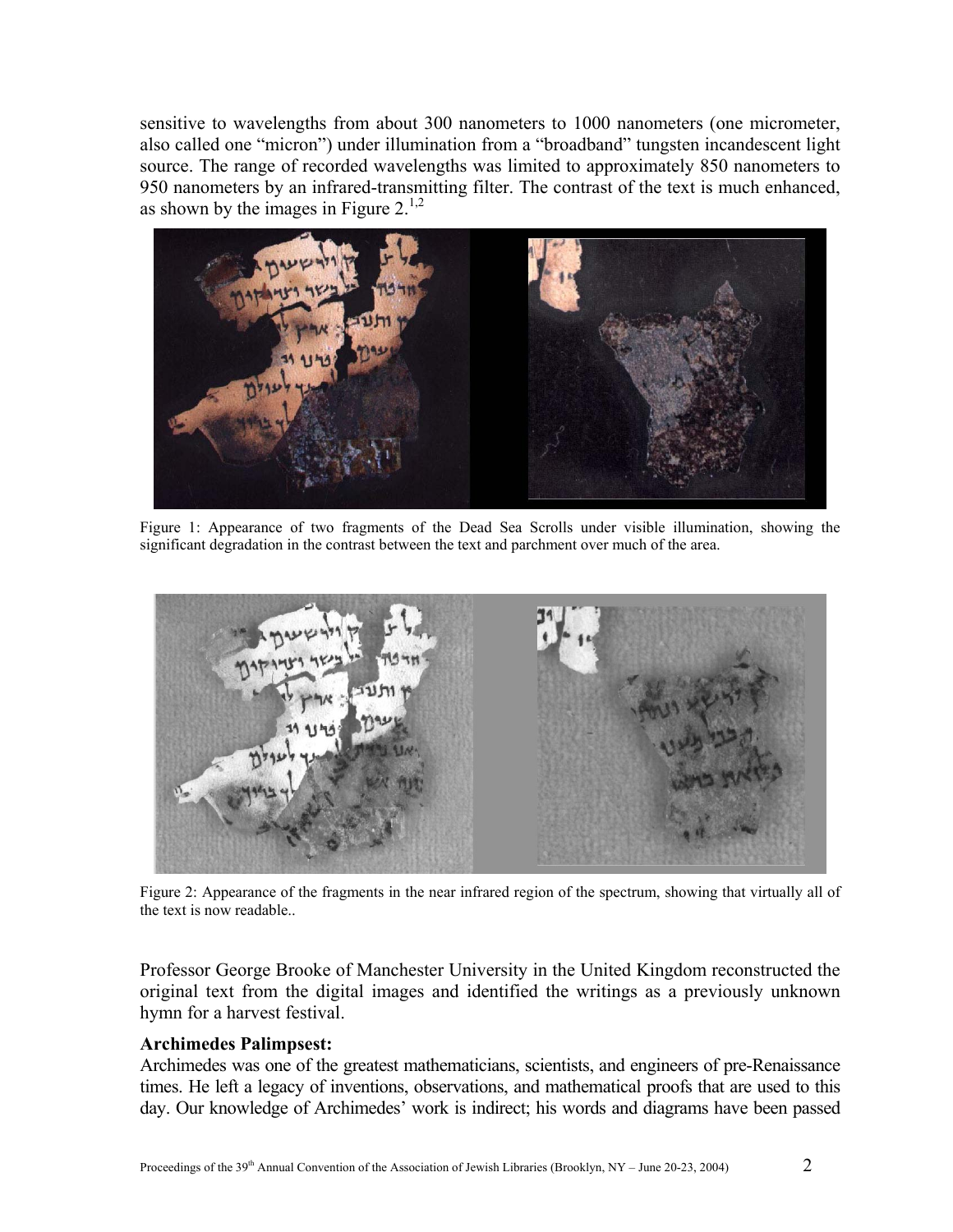down to us via handwritten texts that were copied from other copies by scribes over more than two millennia.

The oldest known link to Archimedes is the so-called *Archimedes Palimpsest*, which is a parchment codex from the  $10<sup>th</sup>$  century that contains the oldest known (though partial) copies of seven treatises. The manuscript survived in its original form for only about 200 years, and suffered greatly because of its location in Constantinople, which stood at the boundary between the Islamic east and the Christian west. The city thus was an intermediate waypoint of the Crusaders during their journey to the Holy Land. Tragically, Constantinople was sacked during the Fourth Crusade in 1204 and its libraries were looted. Rather than being destroyed outright, texts usually were recycled to provide writing materials for new books because of the expense of making parchment. At that time, the Archimedes manuscript was disbound and erased (by washing off the original ink). The rebound parchment formed an overwritten manuscript, or "palimpsest": the *Euchologion*, which was a Christian prayer book. From the colophon of the Euchologion, we now know that the prayer book was first used on Easter Sunday in 1239. At various times in the next 800 years, the manuscript was in libraries at the monastery at Mar Saba, at a church library in Jerusalem, and finally back in its original home, now renamed Istanbul.

The original Archimedes text was lost to scholarly study until identification by Johan Ludvig Heiberg, a Danish philologist who studied the manuscript in 1906 using tools no more sophisticated than black-and-white photography and a magnifying glass. His discovery was deemed of sufficient import to be reported by the New York Times on July 16, 1907.

During the upheavals in Europe in the early  $20<sup>th</sup>$  century, the manuscript disappeared again and was feared lost forever. However, it resurfaced into public view in the late 1990s, when the French family that had taken possession after World War I consigned it for sale by Christie's auction house. The authors were approached in the summer of 1998 by Dr. Hope Mayo, a consultant on manuscripts for Christies, with a request to image some pages of the Palimpsest for inclusion in the auction catalog. These images demonstrated the existence of text on pages that had previously not been identified as palimpsested.

The manuscript was auctioned by Christie's in New York on October 28, 1998. The new owner is an anonymous American collector who has pledged to make the manuscript available to scholars., and he has fulfilled this pledge by lending it to the Walters Art Museum (WAM) in Baltimore for study. Dr. William Noel, the curator of manuscripts and rare books at WAM, assembled an international team of conservators, scholars, and imaging technologists to study the manuscript and recover any knowledge that still resides on its pages.

Scholars have long used ultraviolet illumination to read palimpsests because the organic material in parchment fluoresces under such lighting; the parchment absorbs the "short" ultraviolet light and re-emits longer-wavelengths, often in the visible region of the spectrum. The "bluish" visible fluorescence is generated from within the parchment (and thus "beneath" the inks). The faded original text attenuates both the incoming ultraviolet light and the exiting visible light. This "double-pass" attenuation enhances the visibility of the original text in images taken in blue light under ultraviolet illumination, to the point where the visibility of the original text often is comparable to that of the overwriting. This is shown in the images taken at different wavelengths of light shown in Figure 3.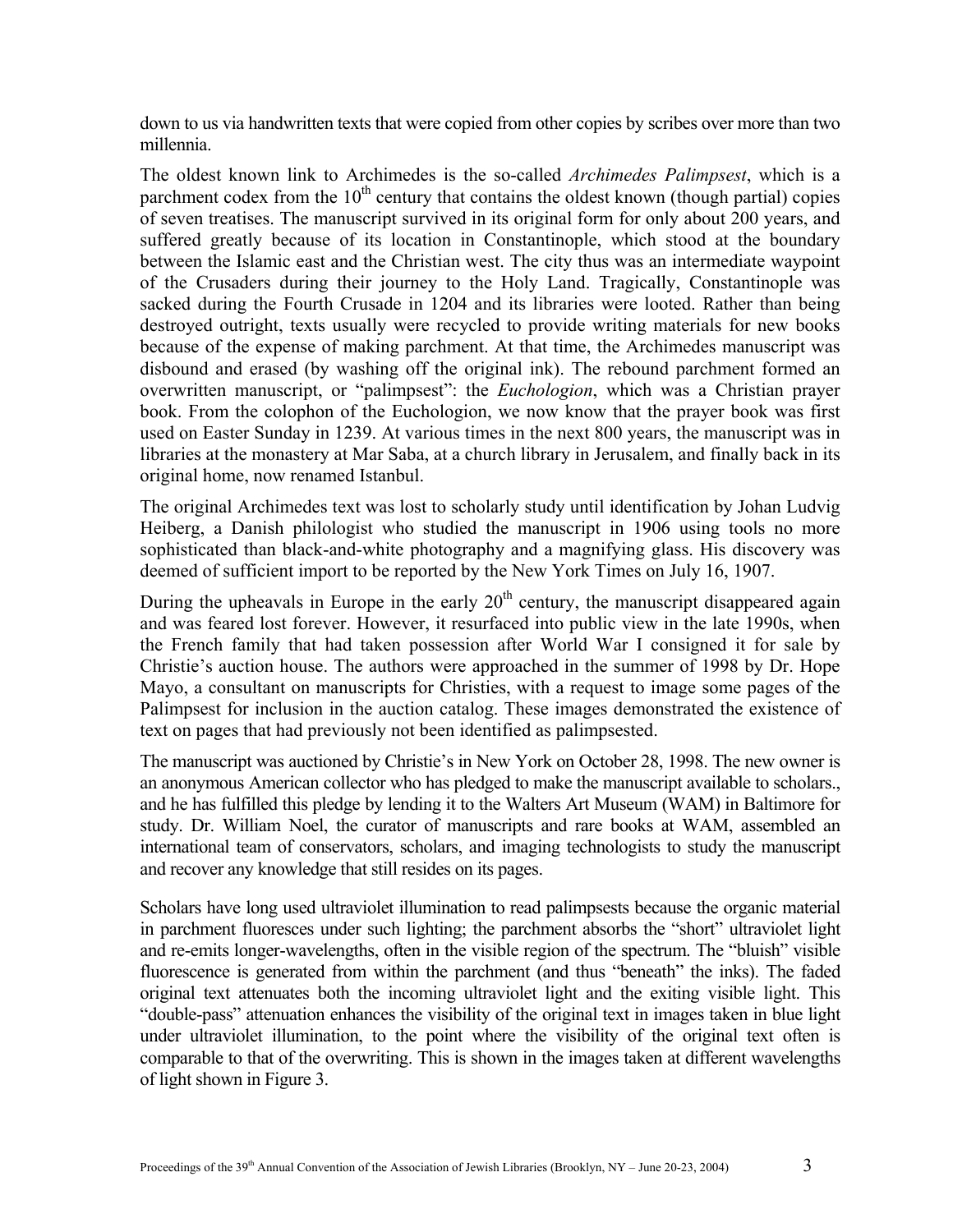We originally sought to segment the Archimedes text from the prayer book text, i.e., we wanted to "strip off" the overtext and leave the original text. To accomplish this, we used a scientific digital camera (a SenSys™ camera from Roper Scientific) that is sensitive over wavelengths from about 300 to 1100 nanometers. We collected images of each section using a filter that passed bands of wavelengths only 10 nanometers wide over the full visible region. We then processed those images to identify pixels that "belonged" to the original Archimedes text, the later prayer book text, and parchment. We could then create individual images of each "class" of object. An example is shown in Figure 4.



Figure 3: Appearance of a small section of the Archimedes Palimpsest under illuminations at different wavelengths. The original Archimedes text runs horizontally. Note the decrease in the visibility of the Archimedes text with increasing wavelength. (*Image produced by the Rochester Institute of Technology and Johns Hopkins University. Copyright resides with the owner of the Archimedes Palimpsest*.)



Figure 4: Section of one folio of the Archimedes Palimpsest after image processing to segment the original text (running horizontally). (*Image produced by the Rochester Institute of Technology and Johns Hopkins University. Copyright resides with the owner of the Archimedes Palimpsest.*)

When submitted to scholarly review by Dr. Reviel Netz of Stanford University and Dr. Natalie Tchernetska of Cambridge University, the results of this rigorous segmentation were judged to be in some ways "too good". The characters revealed by the processed images exhibit "gaps" that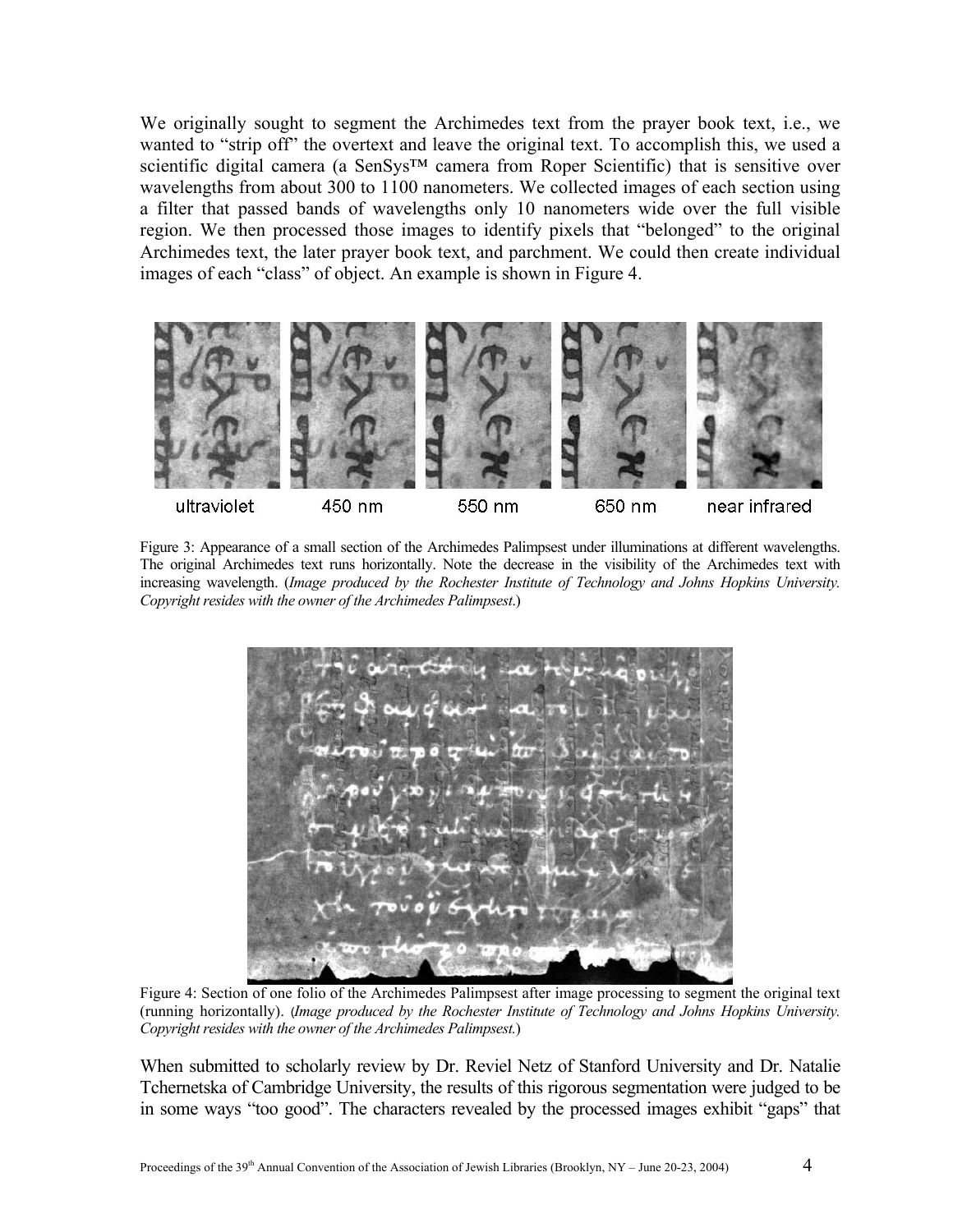may be due to any of several reasons. The gap may be a true feature of the character, or the ink may have flaked off or otherwise been removed, or it may be due to obscuration of the ink by an overwritten character. When reading the actual manuscript, the scholars can often tell which of these situations applies in individual cases, which they could not as easily do from the processed images.

Based on the assessment of the scholars, we adopted a simpler processing scheme that enhances the contrast of the Archimedes text and the color difference between the two texts. This method is based on the observation that the faded ink of the Archimedes text is "redder" than the overwritten text, and often is virtually invisible in red light, or in the red "channel" of an image taken under white-light illumination. In other words, the gray values of pixels that contain Archimedes text are approximately the same as the surrounding parchment under red light. The color of the overwritten prayer book text is much more neutral and therefore it is quite visible in all channels of the visible-light images. We take advantage of this observation by using a high-quality professional digital camera (Kodak DCS-760, 3040×2008 pixels) that takes color images (red, green, blue, or RGB) under visible and ultraviolet illuminations. Using this camera, we collect images with a spatial resolution of approximately 600 pixels per inch (25 pixels per mm). The images are processed by segmenting the color "channels": the red channel under tungsten illumination and the blue channel under ultraviolet illumination and balancing the contrast (mean and variance of the image histogram) across the frame. We then put the tungsten red image in the red channel and the ultraviolet blue image in the green and blue channels of a new "pseudocolor" image. The Archimedes text is "bright" (looks like parchment) in the red channel and darker in the green and blue channels, and thus appears with a reddish tint. The prayer book text is dark in all three channels and appears "neutral." An example is shown in Figure 5.



Figure 5: Pseudocolor image processing of f.48r. The original appearance of the section is shown at top (Archimedes text running horizontally). The pseudocolor image (bottom) exhibits enhanced contrast of the Archimedes text and the color difference that gives a "cue" of the source of the text (*Image produced by the Rochester Institute of Technology and Johns Hopkins University. Copyright resides with the owner of the Archimedes Palimpsest.*)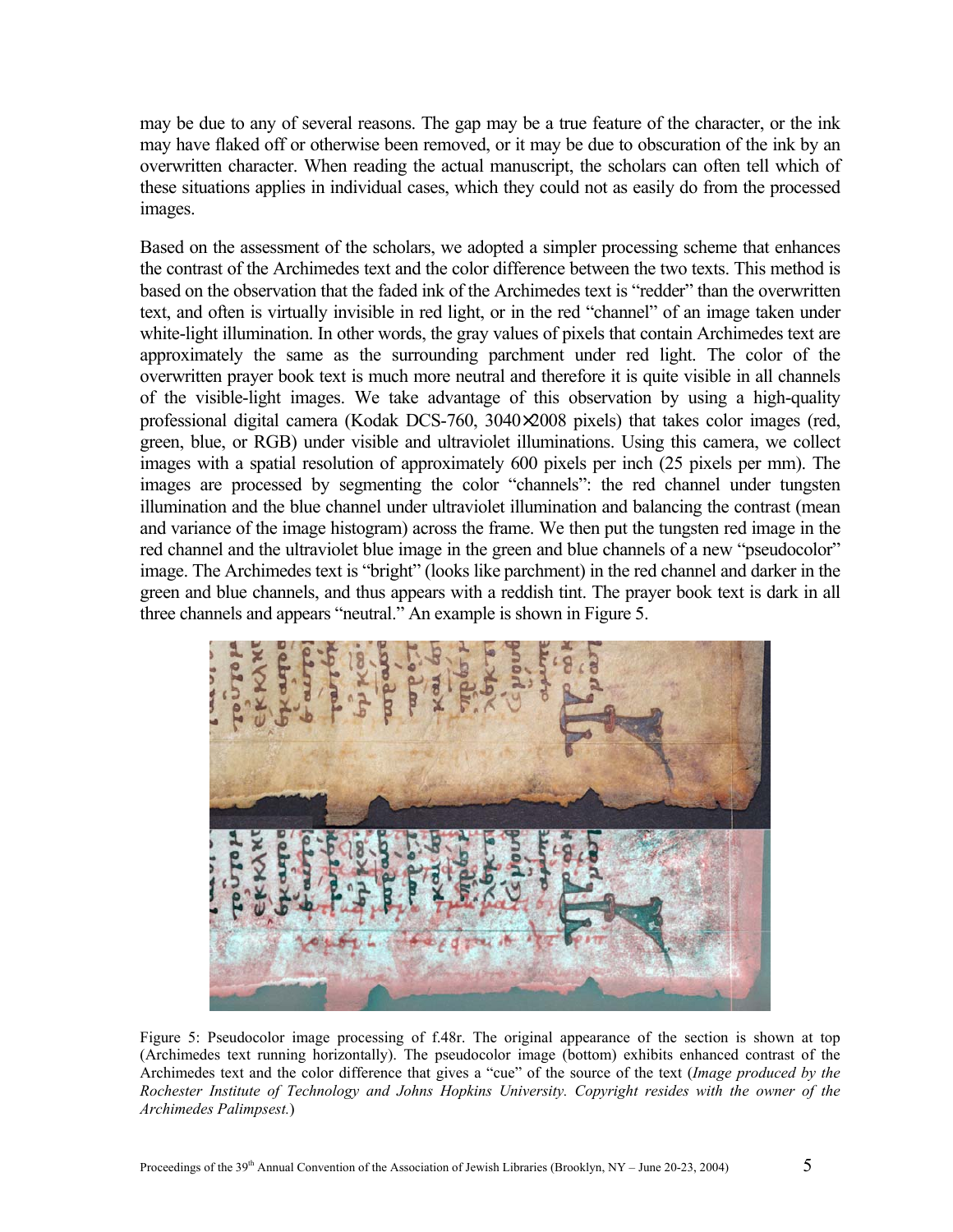The scholars have successfully read significant original text from the pseudocolor images of the palimpsest created by this method.<sup>3,4,5</sup>

# **Florentine Prayer Book:**

We were contacted early in 2001 by Evelyn Cohen, who wanted to recover information from the colophon of an illuminated fifteenth-century prayer book from Italy (Ms. 8224 in the Library of the Jewish Theological Seminary in New York). The colophon had been erased, probably by a subsequent owner of the book. As shown in the left side of Figure 6, the text is virtually invisible under visible illumination.

Ms. Cohen and Nellie Stavisky brought the book to our laboratory at the Rochester Institute of Technology (RIT) in February 2001 for imaging. During our first attempts, we were surprised to see that the text was no more visible by imaging the visible light fluorescing from the parchment. During this visit, two subsequent imaging sessions at the Seminary, and one session at RIT in May 2004, we applied many other combinations of illuminating and imaging wavelengths. Fortunately, we found that the text became at least somewhat visible when using ultraviolet illumination and imaging through an ultraviolet-transmitting filter. In other words, we view an "ultraviolet reflectance" image (right side of Figure 6). Ms. Cohen has been able to read most (but not all) of the text of the colophon from these images, so we assess the technique as helpful, but not completely successful.

We are currently investigating the use of optical character recognition $6$  to try to recover the remaining text and to increase our confidence in the text thus far determined.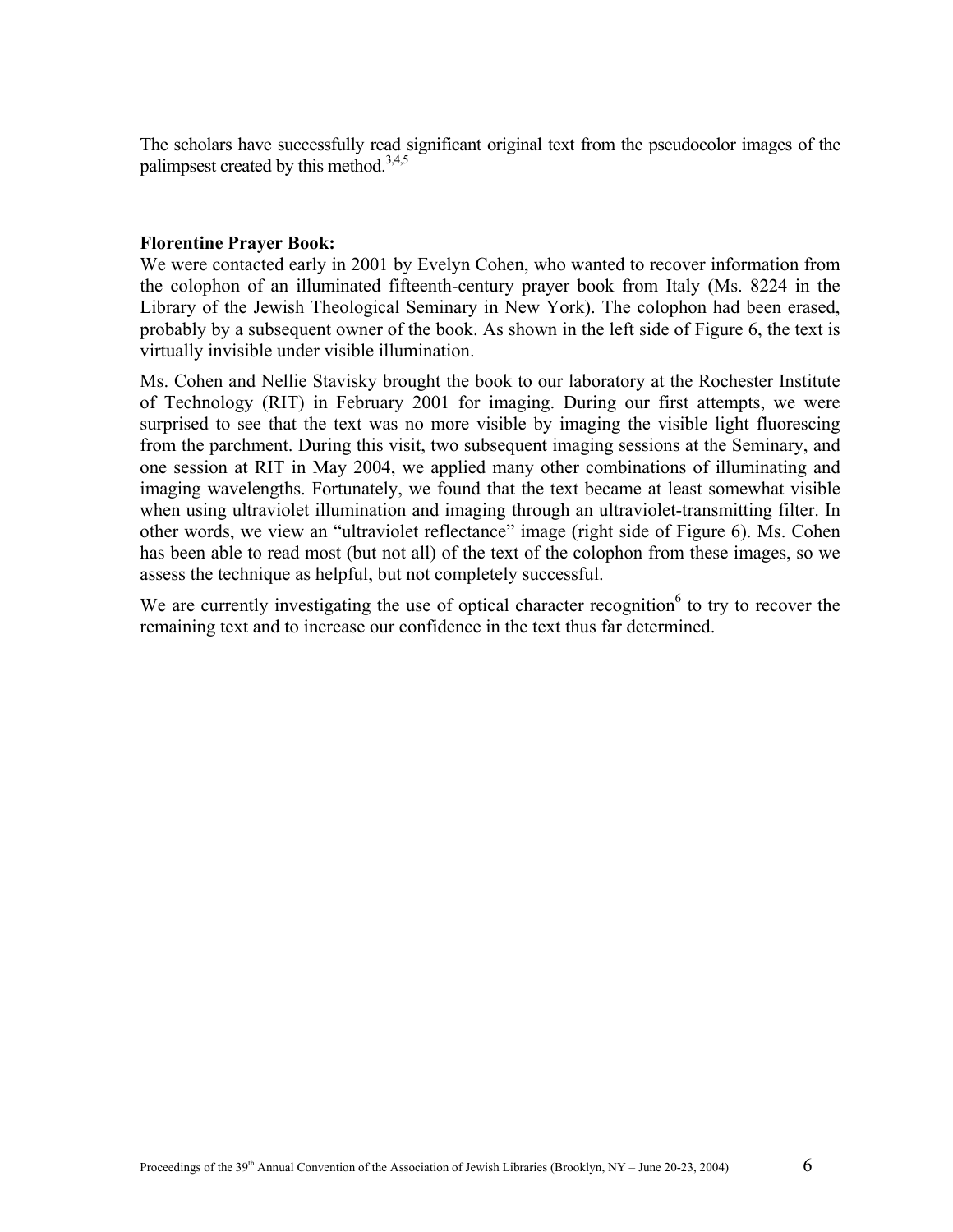

Figure 6: Appearance of the colophon of the Florentine prayer book under visible illumination (left) and using ultraviolet illumination through an ultraviolet-transmitting filter (right). Much of the text can be read from this image, though some significant words are still obscure.

#### **Acknowledgements:**

The authors are indebted to the owner of the Archimedes Palimpsest for supporting some of this work, and wish to thank the staff of the Walters Art Museum, especially Dr. William Noel, Dr. Abigail Quandt, and Dr. Cathleen Fleck for their invaluable contributions. We also thank Dr. Robert Johnston, formerly of the Rochester Institute of Technhology, Dr. William A. Christens-Barry of Equipoise Imaging, LLC, Mr. Michael Toth of R.B. Toth, Associates, Dr. Reviel Netz, Dr. Natalie Tchernetska, and Dr. Nigel Wilson, Evelyn Cohen, Nellie Stavisky We also want to thank Charles Dickinson, Derek Walvoord, Alvin Spivey, Pamela Kingsbury, and Matt Heimbueger for processing the images.

### **References:**

<sup>1</sup> "Imaging the Dead Sea Scrolls", K. Knox, R. Johnston, and R.L. Easton, Jr., **Optics and Photonics News 8**(8), pp.30-34, August 1997.

2 Roger L. Easton, Jr. Keith T. Knox, and William A. Christens-Barry, *Multispectral Imaging of the Archimedes Palimpsest*, **Proc. 32nd Annual Conference on Applied Imagery Pattern Recognition (AIPR)**, pp. 111-118, 2003.